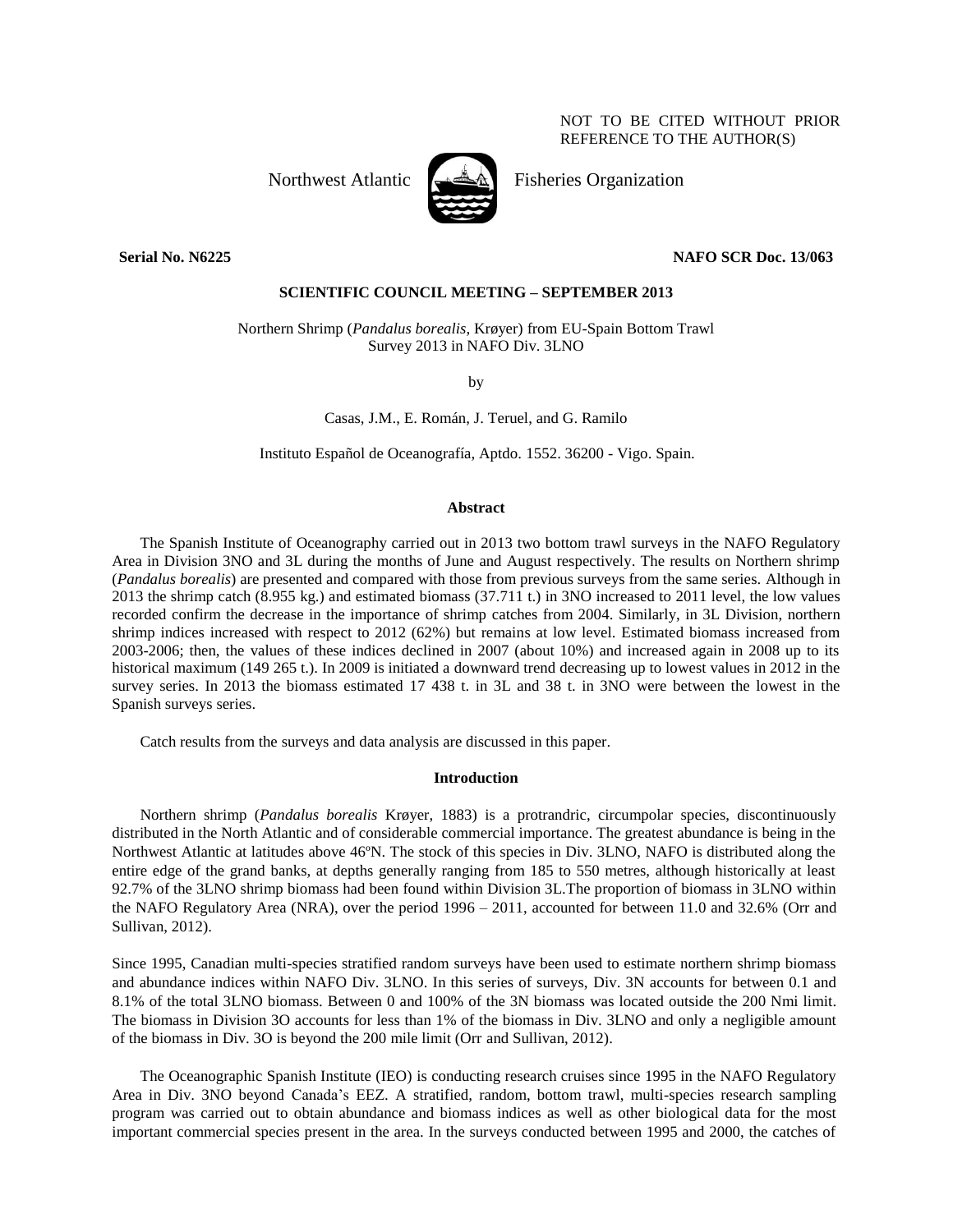northern shrimp were insignificant. This could be explained by the low efficiency of the fishing gear "pedreira", with this species (Paz *et al*., 1995), used in those years.

Since 2001, the survey was carried out on board R/V "*Vizconde de Eza*" using a Campelen 1800 net (*Walsh et al., 2001*). Despite the improvements incorporated with the new vessel and the use of a Campelen 1800 net, which is highly efficient for this species (*Vazquez, 2002*), total catches in 2001 were poor, i.e., 29 kg.

In the following years a significant increase of the catches of northern shrimp was noted in 3NO Division where catches were higher than 300 kg. Since 2007 the catches have declined to levels next to the lowest in the historical series.

Also, since 2003 a new research survey was conducted in Division 3L as an extension of the survey carried out in 3NO (Román *et al.*, 2008). The estimated biomass in 3L Division always was very superior to that estimated in 3NO. Since 2009 year the catches have declined to low levels staying in the last years between the lowest in the historical series.

This work presents data on the geographical distribution in the NAFO Regulatory Area (Div. 3LNO), on biomass, length frequencies, age structure and length-weight relationship of catches of northern shrimp on EU-Spanish bottom trawl surveys 2013.

### **Materials and Methods**

In 2013 the EU-Spanish bottom trawl surveys were carried out in June, from  $1<sup>th</sup>$  to  $21<sup>th</sup>$ , in 3NO and from  $30<sup>th</sup>$ July to 19<sup>th</sup> August in 3L following set guidelines previously established for the series of Spanish research surveys (Walsh *et al.*, 2001). These surveys took place in Div. 3NO and 3L, with a total of 122 and 100 valid hauls respectively ranging depths between 40 and 1450 m approximately. This year all strata were surveyed.

Shrimp samples of approximately 1.5 kg were taken to determine length frequencies in hauls where the amount and good condition of the specimens caught permitted to sample them. Males and females were separated with reference to the endopod of the first pleopod (Rasmussen, 1953). Following this criterion, individuals that were in the middle of a sex change were considered as females. The females were differentiated into mature and immature, following the sternal spines criteria (McCray, 1971). Ovigerous females were considered as an independent group not included within the mature females.

Individuals were measured onboard by noting the distance from the base of the eye to the posterior mid dorsal point of the carapace -CL- (Shumway *et al*., 1985). Such measurements were made to the lower half millimetre using electronic callipers.

Furthermore, in 2013 survey some samples were frozen onboard to determine the length-weight relationship in the laboratory. 607 and 3848 individuals were selected in 3NO and 3L Divisions respectively, dried and weighed with a precision of 0.01g to calculate the length-weight relationship in each Division.

## **Results and Discussion**

The Table 1 shows the catches, biomass and standard errors estimated by swept area method of northern shrimp from the EU-Spanish multi-species surveys, carried out by IEO Vigo from 1995-2013 in the NAFO Div. 3NO and from 2003-2013 in Division 3L. In the summer of 2005 the research survey could not be carried out in Division 3L. From the year 2002 an abrupt increase with respect to earlier years occurred in 3NO Division, both in terms of catch and biomass (Diaz *et al*., 2002). These initial data were considered with caution due to the fact that, until 2001, the "Pedreira" gear used as a sampler (Paz *et al*., 1995) was not efficient for catching shrimp. However, although in 2001, the gear "type Pedreira" was changed for a new type "Campelen 1800" (Walsh *et al*., 2001) with high efficiency for catching this species (Vazquez, 2002), the catches and biomass estimated stayed at low levels.

After 2002 year, the increase in northern shrimp catch in 3NO was confirmed, in terms of the period 1995-2001 although in the last five years both the catches and estimated biomasses of shrimp have decreased markedly to levels of biomass in 2013 around 38 t. (Figure 1).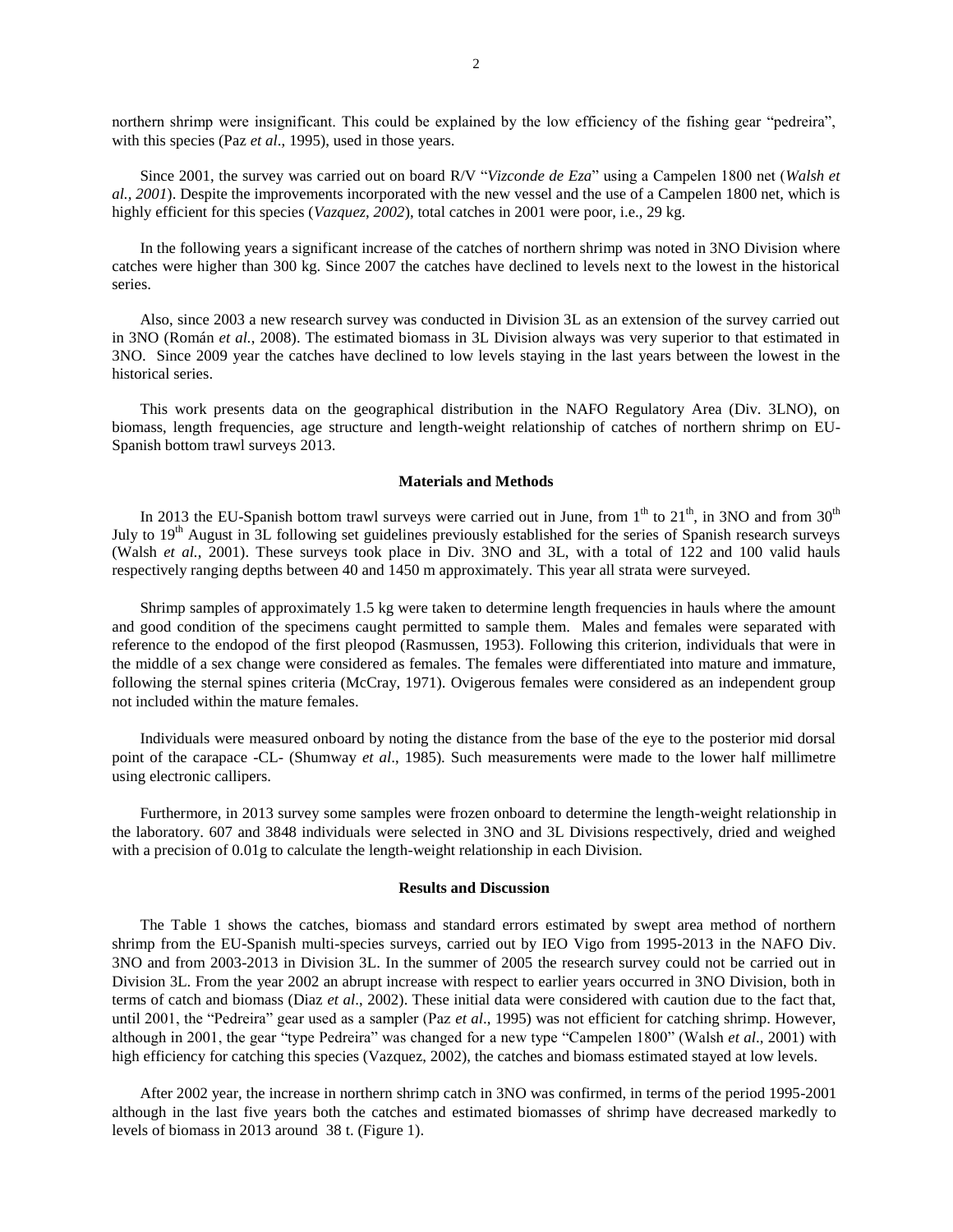Unlike 3NO, the estimated biomass in Division 3L since the beginning of the new survey in 2003 showed a general upward trend from 63 647 t. in 2003 to 149 265 t. in 2008. This trend changed in 2009 with the strong decline of the biomass estimated (74 091 t., about 50% with respect to 2008) and since then the biomass has decreased. After the historical minimum recorded in 2012 (10 784 t.), in 2013 the biomass increased by 60% (17\_438 t.) but remains between the lowest in the survey series.

The distribution of northern shrimp catches in the EU-Spanish trawl survey 2013 is shown in Figure 2. Unlike previous years in Div. 3L the catches were distributed at greater depths. In 3NO Division the catches were residuals.

The tables 2 and 3 show the shrimp biomass by depth strata from 1995 to 2013 surveys in Divisions 3NO and from 2003 to 2013 in 3L. Although it is considered that the shrimp in Div. 3LNO is distributed along the entire edge of the grand banks, at depths generally ranging from 51 to 300 fathoms (93-550 m.), the depth of the bulk of biomass present differences in 3L and 3NO Divisions. Also, this year in 3L Div. the shrimp distribution was located deeper than previous years with 56% of the shrimp biomass between 200 and 300 fth. (367-550 m.). In 3NO the percentage of the estimated biomass in depths lower than 200 ft. varied along the years, showing a deeper distribution in 2004, 2005 and 2011 where the percentage of biomass in depths bigger than 200 ft was higher than 65%.

The length distribution by sex estimated in the 3NO and 3L are presented in tables 4, 5 and figure 3. The main modes were around 20 mm. for males and 24 mm. for females. In 2013 the sex ratio showed a higher percentage of males (62%) in 3L Division.

The MIX modal size analysis programme was used with the length distribution by sex estimated in 3L Division (Table 6). From this analysis the males presented three modes at 14.36, 17.64 and 20.62 mm. corresponding to ages 2, 3 and 4 respectively. The females showed several modes at 21.09, 23.93 and 26.45 mm (ages 4, 5 and 6 respectively).

The MIX analysis with length distributions from 3NO showed a similar pattern with modes at 13.37, 17.66 and 20.57 mm. for males and 23.24, 25.14 and 28.03 mm. for females.

The Table 7 shows the length-weight relationship estimated in 2013 surveys by sex and maturity stage as well the parameters of the relationship, number of specimens sampled and determination coefficient  $R^2$ .

### **References**

- Díaz, P., T. Patrocinio, and X. Paz. 2002. Increased Catches of Northern Shrimp (*Pandalus borealis*, Krøyer) in a 2002 Spanish Bottom Trawl Survey in NAFO Division 3N. *NAFO SCR Doc*., No. 143. Serial No.N4772, 11p.
- McCRay, J.A. 1971. Sternal spines as a characteristic for differentiating between females of some Pandalidae. *J. Fish. Res. Bd. Can.*, **28**: 98-100.
- Orr, D. C. and D. J. Sullivan. 2012. Divisions 3LNO Northern Shrimp (*Pandalus borealis*) Interim Monitoring Update. *NAFO SCR Doc., No.* 43. Serial No. N6076, 17 p.
- Paz, X., J. Martínez, and E. De Cárdenas. 1995. Preliminary results from the 95 Spanish bottom trawl survey in the NAFO Regulatory Area for Divisions 3NO. *NAFO SCR Doc*., No. 55. Serial No. N2568, 10 p.
- Rasmussen, B. 1953. On the geographical variation in growth and sexual development of the Deep Sea Prawn (*Pandalus borealis*, Kr.) . *Norweg. Fish. And Mar. invest. Rep*., **10** (3):1-160.
- Román, E., C. González-Iglesias, Á. Armesto, and D. González-Troncoso. 2008. Results for the Spanish Survey in the NAFO Regulatory Area of Division 3L for the period 2003-2007. *NAFO SCR Doc*., No. 20. Serial No. N5514, 25p.
- Shumway, S.E., H. C. Perkins, D. F. Schick, and A. P. Stikney. 1985. Synopsis of biological data on the Pink Shrimp (*Pandalus borealis*, Krøyer,1838). *NOAA Techn. Rep.* NMFS **30**, 57 p.
- Vázquez, A. 2002. Catchability comparison between Lofoten and Campelen gears. *NAFO SCR. Doc.,* No.74. Serial No. N4688, 7p.
- Walsh, S. J., X. Paz, and P. Durán. 2001. A preliminary investigation of the efficiency of Canadian and Spanish survey bottom trawls on the southern Grand Bank. *NAFO SCR. Doc*., No. 74. Serial No. N4453, 18 p.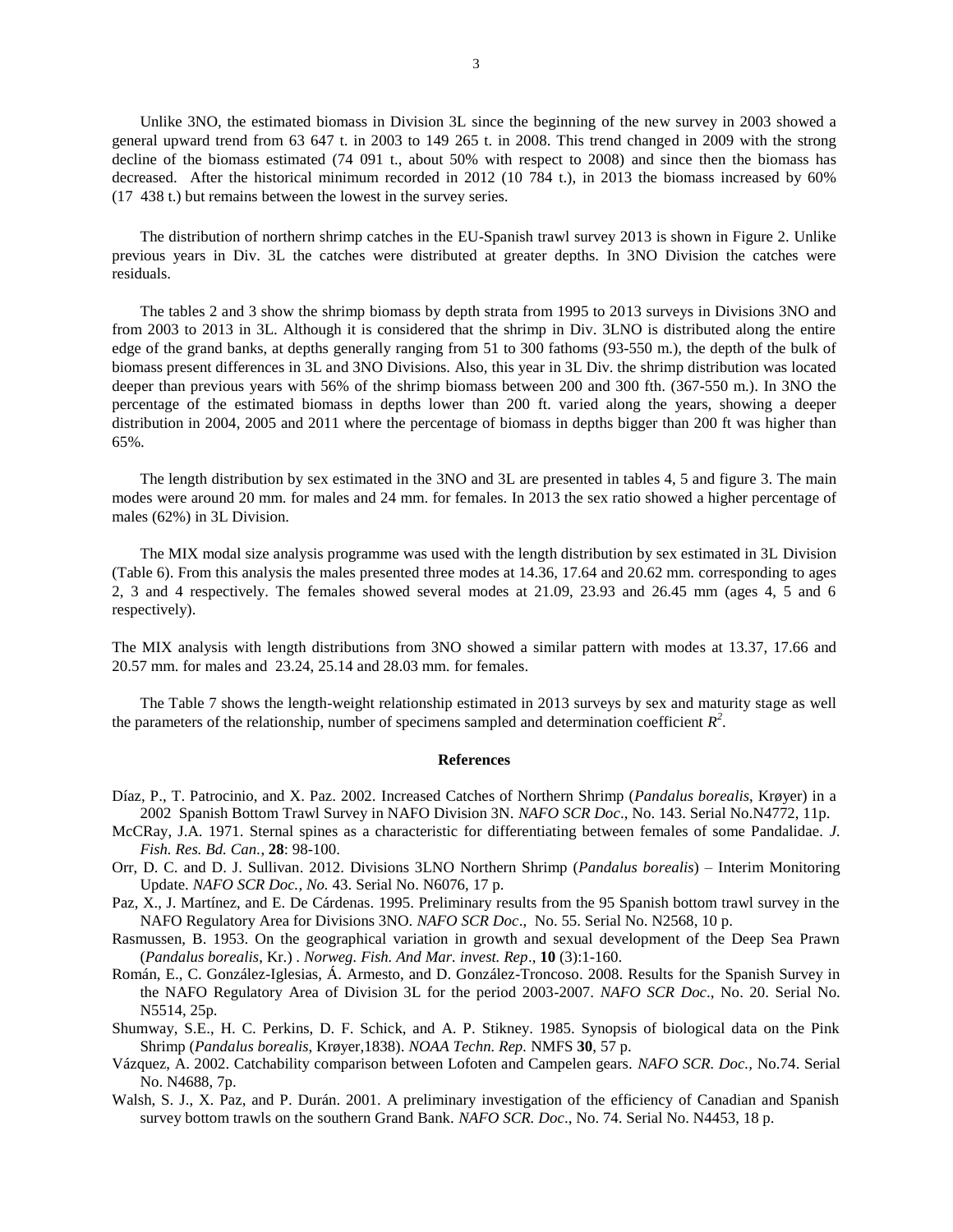|                   |                | 3NO       |                |
|-------------------|----------------|-----------|----------------|
|                   | <b>Biomass</b> |           | Catch          |
| Year              | tons           | Std. err. | (kg)           |
| 1995 <sup>1</sup> | 14             | 13        | 5              |
| 1996 <sup>1</sup> | 18             | 17        | $\overline{2}$ |
| 1997 <sup>1</sup> | 1              | 1         | $\mathbf{0}$   |
| 19981             | 23             | 17        | 5              |
| 1999 <sup>1</sup> | 81             | 36        | 13             |
| 2000 <sup>1</sup> | 26             | 9         | 6              |
| $2001^2$          | 178            | 72        | 29             |
| $2002^2$          | 2043           | 814       | 408            |
| $2003^2$          | 1618           | 716       | 325            |
| $2004^2$          | 2654           | 1693      | 550            |
| $2005^2$          | 1627           | 590       | 368            |
| $2006^2$          | 1274           | 352       | 278            |
| $2007^2$          | 401            | 285       | 71             |
| 2008 <sup>2</sup> | 144            | 98        | 24             |
| $2009^2$          | 140            | 111       | 33             |
| $2010^2$          | 114            | 35        | 21             |
| $2011^2$          | 37             | 24        | 9              |
| $2012^2$          | 4              | 3         | $\mathbf{1}$   |
| $2013^2$          | 38             | 15        | 9              |

**Table 1**.- Northern shrimp biomass estimated by swept area (t), standard error and catches (kg) from Spanish bottom trawl surveys in NAFO Div. 3NO, 1995-2012 and 3L 2003-2013.

**3L**

| Year     | <b>Biomass</b> | Catch        |       |
|----------|----------------|--------------|-------|
|          | tons           | Std. err     | (kg)  |
| 1995     |                |              |       |
| 1996     |                |              |       |
| 1997     |                |              |       |
| 1998     |                |              |       |
| 1999     |                |              |       |
| 2000     |                |              |       |
| 2001     |                |              |       |
| 2002     |                |              |       |
| $2003^2$ | 63647          | 20105        | 5836  |
| $2004^2$ | 94270          | 40332        | 5093  |
| 2005     |                | Not surveyed |       |
| $2006^2$ | 125850         | 12690        | 17805 |
| $2007^2$ | 113402         | 13445        | 18098 |
| $2008^2$ | 149265         | 48490        | 23720 |
| $2009^2$ | 74091          | 37999        | 12173 |
| $2010^2$ | 37803          | 9836         | 6103  |
| $2011^2$ | 24346          | 4449         | 4092  |
| $2012^2$ | 10784          | 3724         | 1838  |
| $2013^2$ | 17438          | 5363         | 3101  |

<sup>1</sup> Pedreira codend 35 mm. mesh size.<br><sup>2</sup> Campelen codend 44 mm. mesh size. (inner codend 20mm)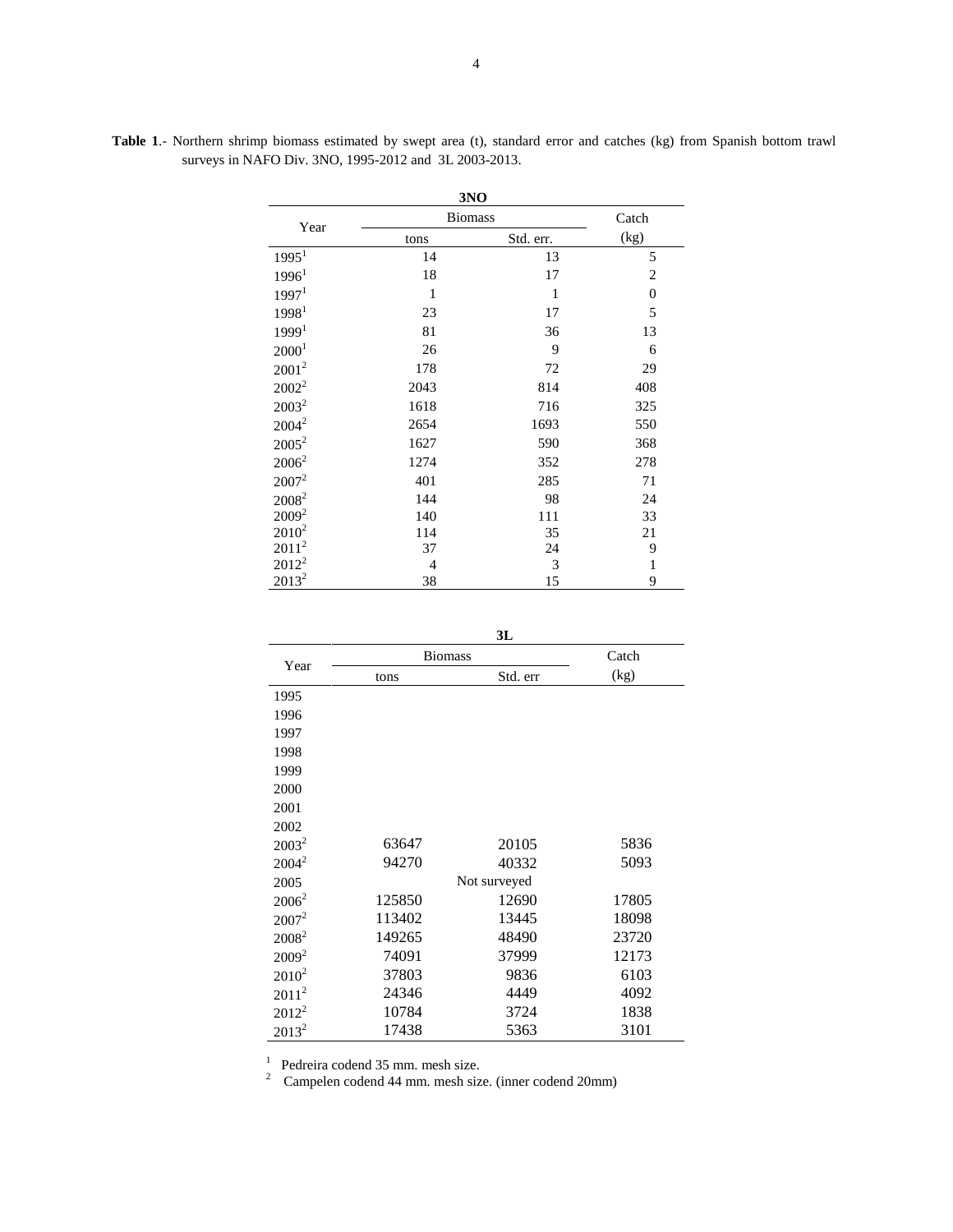**Table 2**.- Northern shrimp biomass (kg.) by strata from Spanish bottom trawl survey 1995-2013 in NAFO Div. 3NO.

| Stratum              | Area<br>Mn <sup>2</sup> | Depth<br>range fth. | 1995           | 1996             | 1997 | 1998             | 1999             | 2000             | 2001             | 2002             | 2003             | 2004           | 2005             | 2006             | 2007             | 2008         | 2009             | 2010             | 2011             | 2012                    | 2013             |
|----------------------|-------------------------|---------------------|----------------|------------------|------|------------------|------------------|------------------|------------------|------------------|------------------|----------------|------------------|------------------|------------------|--------------|------------------|------------------|------------------|-------------------------|------------------|
| 375                  | 271                     | $0 - 30$            | $\mathbf{0}$   | $\boldsymbol{0}$ |      | $\mathbf{0}$     | $\boldsymbol{0}$ | $\mathbf{0}$     | 3453             | $\mathbf{0}$     | 25               | $\overline{0}$ | $\mathbf{0}$     | 1989             | $\mathbf{0}$     | $\mathbf{0}$ | $\mathbf{0}$     | $\mathbf{0}$     | $\overline{0}$   | $\mathbf 0$             | $\mathbf 0$      |
| 376                  | 1334                    | $0 - 30$            | $\overline{0}$ | $\theta$         |      | $\Omega$         | $\theta$         | $\theta$         | 1270             | $\mathbf{0}$     | $\mathbf{0}$     | $\overline{0}$ | 341              | 4203             | $\boldsymbol{0}$ | $\theta$     | $\mathbf{0}$     | $\mathbf{0}$     | 86               | $\mathbf 0$             | $\mathbf 0$      |
| 353                  | 269                     | $31 - 50$           | $\overline{0}$ | $\Omega$         |      | $\Omega$         | $\mathbf{0}$     | $\theta$         | 79               | $\overline{0}$   | 48               | $\overline{0}$ | $\overline{0}$   | $\mathbf{0}$     | 126              | $\theta$     | 16               | $\theta$         | $\theta$         | 148                     | $\mathbf{0}$     |
| 360                  | 2783                    | $31 - 50$           | $\theta$       | $\Omega$         |      | $\Omega$         | $\theta$         | $\theta$         | 26423            | 1457             | 3470             | 24             | $\mathbf{0}$     | $\boldsymbol{0}$ | 445              | $\bf{0}$     | 110              | 1317             | 33               | $\mathbf 0$             | 50               |
| 374                  | 214                     | $31 - 50$           | $\overline{0}$ | $\theta$         |      | $\theta$         | $\boldsymbol{0}$ | $\theta$         | 178              | $\mathbf{0}$     | $\mathbf{0}$     | $\overline{0}$ | $\Omega$         | $\mathbf{0}$     | 62               | $\mathbf{0}$ | $\mathbf{0}$     | $\boldsymbol{0}$ | 29               | $\mathbf 0$             | $\mathbf{0}$     |
| 354                  | 246                     | 51-100              | $\theta$       | $\Omega$         |      | $\Omega$         | $\mathbf{0}$     | $\mathbf{0}$     | 87612            | $\mathbf{0}$     | 292              | 6917           | $\mathbf{0}$     | $\mathbf{0}$     | 14               | $\theta$     | $\theta$         | 55               | 196              | $\mathbf 0$             | 292              |
| 359                  | 421                     | 51-100              | $\overline{0}$ | $\Omega$         |      | $\Omega$         | 1389             | $\mathbf{0}$     | 6348             | 847              | 1309             | 43             | 41               | 22               | 98               | 42           | $\overline{0}$   | 543              | 47               | $\mathbf 0$             | 30               |
| 377                  | 100                     | 51-100              | $\theta$       | $\Omega$         |      | $\theta$         | 208              | 44               | $\overline{0}$   | 2020             | 751              | 1471           | 3742             | 3704             | 83               | 60           | 40               | $\boldsymbol{0}$ | 129              | $\mathbf 0$             | $\boldsymbol{0}$ |
| 382                  | 343                     | 51-100              |                |                  |      | $\Omega$         | 213              | 206              |                  | 112695           | 302              | 297            | 825              | 944              | 191              | 4131         | $\theta$         | $\boldsymbol{0}$ | $\bf{0}$         | $\mathbf 0$             | $\mathbf{0}$     |
| 355                  | 74                      | 101-150             |                | 0                |      | $\Omega$         | $\mathbf{0}$     | $\mathbf{0}$     | 15170            | 147              | 7635             | 6146           | 6183             | 9179             | 262              | 204          | $\theta$         | 961              | $\overline{0}$   | $\mathbf 0$             | 89               |
| 358                  | 225                     | 101-150             | $\mathbf{0}$   | $\Omega$         |      | $\Omega$         | 30129            | $\overline{0}$   | 717              | 3261             | 3900             | 10289          | 32548            | 258              | 2357             | 2902         | $\theta$         | 17220            | 34               | $\mathbf 0$             | 27               |
| 378                  | 139                     | 101-150             | $\theta$       | $\Omega$         |      | 8968             | 10998            | 1196             | 17004            | 680353           | 11429            | 772            | 3985             | 10066            | 1357             | 481          | 73               | 192              | $\theta$         | $\mathbf 0$             | $\mathbf{0}$     |
| 381                  | 144                     | 101-150             |                | $\Omega$         |      | 63               | 11205            | 122              |                  | 84984            | 20648            | 225280         | 1486             | 75176            | 303300           | 114294       | 466              | 25403            | $\bf{0}$         | $\mathbf 0$             | 41               |
| 356                  | 47                      | 151-200             |                | $\Omega$         |      | $\overline{0}$   | $\mathbf{0}$     | $\mathbf{0}$     | 137              | $\mathbf{0}$     | 1337             | 12937          | 8046             | 2683             | 213              | 635          | 39               | 409              | 19               | 28                      | $\mathbf{0}$     |
| 357                  | 164                     | 151-200             | $\mathbf{0}$   | 1809             |      | $\overline{0}$   | $\mathbf{0}$     | $\mathbf{0}$     | 606              | 16414            | 425145           | 163606         | 38796            | 114178           | 9307             | 1249         | 959              | 14877            | 7269             | 3483                    | $\mathbf{0}$     |
| 379                  | 106                     | 151-200             | $\theta$       | $\theta$         | 720  | $\overline{0}$   | 135              | $\mathbf{0}$     | 12511            | 70342            | 254080           | 7709           | 329867           | 116970           | 12146            | 2238         | 5079             | 15709            | 87               | 111                     | 897              |
| 380                  | 96                      | 151-200             |                | $\Omega$         |      | 1024             | 9346             | 10240            |                  | 1000960          | 698502           | 258603         | 120866           | 607392           | 6488             | 11379        | 125767           | 26518            | $\overline{0}$   | $\pmb{0}$               | 2618             |
| 721                  | 65                      | 201-300             |                | $\theta$         |      | $\overline{0}$   | $\mathbf{0}$     | $\boldsymbol{0}$ | 2889             | 3282             | 1112             | 852            | 256              | 3054             | $\mathbf{0}$     | 257          | 318              | 6                | 6339             | 11                      | 315              |
| 723                  | 155                     | 201-300             |                | $\theta$         |      | $\mathbf{0}$     | 16872            | $\boldsymbol{0}$ | $\mathbf{0}$     | 12667            | 92831            | 44044          | 3333             | 53799            | 14615            | 90           | $\mathbf{0}$     | 916              | $\overline{0}$   | $\mathbf 0$             | 98               |
| 725                  | 105                     | 201-300             | 14315          | $\Omega$         |      | $\theta$         | $\mathbf{0}$     | $\overline{0}$   | 271              | 527              | 91803            | 1814540        | 748369           | 206794           | 47133            | 578          | 239              | 7745             | 335              | $\mathbf 0$             | 172              |
| 727                  | 96                      | 201-300             |                | $\Omega$         |      | 13213            | $\mathbf{0}$     | 11429            |                  | 28660            | 2119             | 98477          | 326841           | 62635            | 1248             | 3172         | 179              | 632              | 32               | $\mathbf 0$             | 9350             |
| 722                  | 84                      | 301-400             |                | $\Omega$         |      | $\boldsymbol{0}$ | 37               | 734              | 2890             | 60               | 156              | $\mathbf{0}$   | 36               | $\mathbf{0}$     | $\boldsymbol{0}$ | $\mathbf{0}$ | $\mathbf{0}$     | $\boldsymbol{0}$ | $\mathbf{0}$     | $\mathbf 0$             | $\mathbf{0}$     |
| 724                  | 124                     | 301-400             | $\mathbf{0}$   | $\theta$         |      | $\Omega$         | $\mathbf{0}$     | $\boldsymbol{0}$ | $\mathbf{0}$     | 55               | 628              | 58             | 165              | 53               | 213              | $\mathbf{0}$ | $\boldsymbol{0}$ | $\boldsymbol{0}$ | $\mathbf{0}$     | $\mathbf 0$             | $\mathbf{0}$     |
| 726                  | 72                      | 301-400             | $\theta$       |                  |      | $\Omega$         | $\theta$         | $\overline{0}$   | $\Omega$         | $7\phantom{.0}$  | 54               | 2048           | $\boldsymbol{0}$ | 406              | 170              | $\mathbf{0}$ | 5351             | 146              | 22656            | 83                      | $\mathbf{0}$     |
| 728                  | 78                      | 301-400             |                |                  |      | $\Omega$         | $\Omega$         | 1671             |                  | 7280             | $\mathbf{0}$     | $\overline{0}$ | 86               | 135              | $\mathbf{0}$     | $\theta$     | 41               | 146              | $\mathbf{0}$     | $\mathbf 0$             | 40               |
| 752                  | 131                     | 401-500             |                |                  |      | $\Omega$         | $\Omega$         | $\Omega$         |                  | 86               | $\mathbf{0}$     | 49             | 222              | 58               | 309              | $\theta$     | 143              | 136              | $\mathbf{0}$     | $\mathbf 0$             | 79               |
| 756                  | 101                     | 401-500             |                | 0                |      | $\Omega$         | $\Omega$         | $\theta$         | $\boldsymbol{0}$ | $\bf{0}$         | 46               | 42             | 869              | 84               | 27               | 84           | 391              | $\mathbf{0}$     | $\mathbf{0}$     | 0                       | $\mathbf{0}$     |
| 760                  | 154                     | 401-500             |                |                  |      | $\Omega$         | $\Omega$         | $\Omega$         | $\overline{0}$   | $\overline{0}$   | 283              | 49             | $\overline{0}$   | $\mathbf{0}$     | 590              | $\theta$     | $\theta$         | $\mathbf{0}$     | $\Omega$         | $\mathbf 0$             | $\boldsymbol{0}$ |
| 764                  | 100                     | 401-500             |                |                  |      | $\Omega$         | $\theta$         | $\theta$         | 42               | $\overline{0}$   | $\mathbf{0}$     | $\overline{0}$ | $\mathbf{0}$     | $\mathbf{0}$     | $\mathbf{0}$     | $\theta$     | $\theta$         | $\sim$           | $\Omega$         | $\overline{0}$          | $\mathbf{0}$     |
| 753                  | 138                     | 501-600             |                |                  |      | $\Omega$         | $\theta$         | $\Omega$         |                  | $\mathbf{0}$     | $\mathbf{0}$     | $\overline{0}$ | $\mathbf{0}$     | 166              | $\mathbf{0}$     | $\theta$     | $\theta$         | $\overline{a}$   | $\Omega$         | $\theta$                | $\boldsymbol{0}$ |
| 757                  | 102                     | 501-600             |                |                  |      | $\overline{0}$   | $\theta$         | $\theta$         |                  | 204              | $\Omega$         | $\Omega$       | 27               | $\mathbf{0}$     | 67               | $\theta$     | $\theta$         | 14               | $\Omega$         | $\mathbf 0$             | $\mathbf{0}$     |
| 761                  | 171                     | 501-600             |                |                  |      | $\Omega$         | $\Omega$         | $\Omega$         | $\mathbf{0}$     | $\boldsymbol{0}$ | $\Omega$         | $\mathbf{0}$   | $\mathbf{0}$     | $\mathbf{0}$     | 99               | $\Omega$     | $\theta$         | $\mathbf{0}$     | $\Omega$         | 0                       | $\boldsymbol{0}$ |
| 765                  | 124                     | 501-600             |                | $\Omega$         |      | $\Omega$         | $\Omega$         | $\Omega$         | $\mathbf{0}$     | 37               | $\Omega$         | $\theta$       | $\Omega$         | $\Omega$         | $\mathbf{0}$     | $\Omega$     | $\theta$         | $\mathbf{0}$     | $\Omega$         | $\mathbf 0$             | $\boldsymbol{0}$ |
| 754                  | 180                     | 601-700             |                |                  |      |                  | $\theta$         | $\theta$         |                  | $\mathbf{0}$     | $\Omega$         | $\overline{0}$ | $\mathbf{0}$     | $\mathbf{0}$     | $\mathbf{0}$     | 207          | $\theta$         | 96               | $\Omega$         | $\mathbf 0$             | $\mathbf{0}$     |
| 758                  | 99                      | 601-700             |                |                  |      |                  | $\Omega$         | 94               |                  | 16302            | $\Omega$         | 19             | 88               | $\Omega$         | $\Omega$         | $\Omega$     | $\Omega$         | $\theta$         | $\Omega$         | $\mathbf 0$             | $\mathbf{0}$     |
| 762                  | 212                     | 601-700             |                |                  |      |                  | $\mathbf{0}$     | $\mathbf{0}$     | $\boldsymbol{0}$ | 85               | $\mathbf{0}$     | $\theta$       | $\Omega$         | $\theta$         |                  | $\theta$     | $\theta$         | $\mathbf{0}$     | $\Omega$         | 0                       | $\boldsymbol{0}$ |
| 766                  | 144                     | 601-700             |                |                  |      |                  | $\theta$         | $\theta$         |                  | 19               | 58               | $\theta$       | $\mathbf{0}$     | $\Omega$         |                  | $\theta$     | $\theta$         | 32               | $\mathbf{0}$     | $\mathbf 0$             | $\boldsymbol{0}$ |
| 755                  | 385                     | 701-800             |                |                  |      |                  | $\theta$         | 89               |                  | $\mathbf{0}$     | 174              | $\overline{0}$ | 68               | $\Omega$         | $\mathbf{0}$     | 1839         | $\Omega$         | $\theta$         | $\Omega$         | $\mathbf 0$             | $\boldsymbol{0}$ |
| 759                  | 127                     | 701-800             |                |                  |      | $\Omega$         | $\Omega$         | $\Omega$         |                  | 17               | $\mathbf{0}$     | 48             | $\Omega$         | $\Omega$         |                  | $\theta$     | $\theta$         | 965              | $\Omega$         | $\mathbf 0$             | $\mathbf{0}$     |
| 763                  | 261                     | 701-800             |                |                  |      | $\theta$         | $\boldsymbol{0}$ | $\boldsymbol{0}$ |                  | $\mathbf{0}$     | $\boldsymbol{0}$ | $\mathbf{0}$   | $\boldsymbol{0}$ | $\theta$         |                  | $\mathbf{0}$ |                  | $\sim$           | $\overline{0}$   | $\mathbf{0}$            | $\boldsymbol{0}$ |
| 767                  | 158                     | 701-800             |                |                  |      | $\overline{0}$   | $\mathbf{0}$     | $\mathbf{0}$     |                  | $\mathbf{0}$     | $\mathbf{0}$     | $\overline{0}$ | $\boldsymbol{0}$ | $\mathbf{0}$     |                  | $\bf{0}$     |                  | $\sim$           | $\boldsymbol{0}$ | $\theta$                | $\boldsymbol{0}$ |
| Biomass (t.)         |                         |                     | 14             | 18               | -1   | 23               | 81               | 26               | 178              | 2043             | 1618             | 2654           | 1627             | 1274             | 401              | 144          | 139              | 114              | 37               | $\overline{4}$          | 38               |
| Std. Error (t.)      |                         |                     | 13             | 17               | -1   | 17               | 36               | 9                | 72               | 814              | 716              | 1693           | 590              | 352              | 285              | 98           | 111              | 35               | 24               | $\overline{\mathbf{3}}$ | 15               |
| Biomass % $<$ 200fth |                         |                     | $\theta$       | 100              | 100  | 43               | 79               | 46               | 97               | 97               | 88               | 26             | 34               | 74               | 84               | 96           | 95               | 91               | 21               | 98                      | 73               |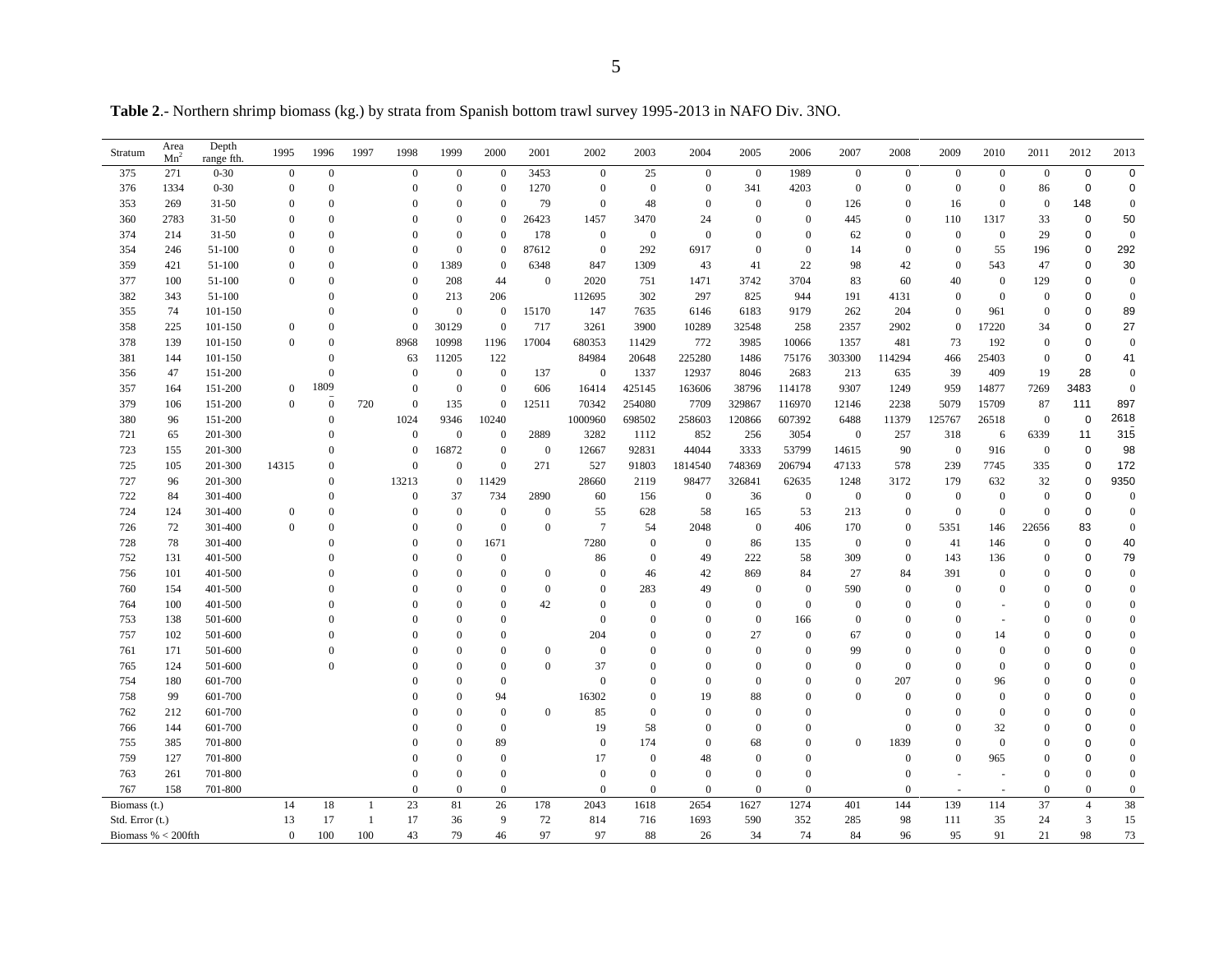| Stratum               | Area<br>Mn <sup>2</sup> | Depth range<br>fth. | 2003             |                  | 2004 2005 | 2006             | 2007             | 2008             | 2009             | 2010             | 2011             | 2012             | 2013             |
|-----------------------|-------------------------|---------------------|------------------|------------------|-----------|------------------|------------------|------------------|------------------|------------------|------------------|------------------|------------------|
| 385                   | 118                     | 51-100              | 420              | 175              |           | 2485867          | 2416545          | 8265541          | 140724           | 12046            | 975              | 4998             | 36               |
| 390                   | 815                     | 51-100              | 1014             | 3780             |           | 2577958          | 5404325          | 317330           | 37466118         | 145874           | 2020             | 49686            | 5206921          |
| 389                   | 509                     | 101-150             | 14397492         | 41654297         |           | 53639329         | 49120205         | 74404070         | 25997291         | 21705956         | 979731           | 630153           | 1979045          |
| 391                   | 282                     | 101-150             | 1116135          | 1299793          |           | 3712072          | 12397477         | 24948041         | 28071            | 120096           | 11940            | 99221            | 149030           |
| 387                   | 256                     | 151-200             | 17618619         | 21721973         |           | 29967360         | 11782827         | 14287154         | 6473372          | 7874303          | 15006844         | 6644446          | 42614            |
| 388                   | 357                     | 151-200             | 25169595         | 24779540         |           | 32585066         | 26954928         | 21602795         | 2348269          | 5096163          | 8113071          | 2136050          | 746              |
| 392                   | 145                     | 151-200             | 2821419          | 1866379          |           | 193967           | 1199955          | 3675300          | 1564098          | 1608469          | 24550            | 118649           | 329956           |
| 729                   | 186                     | 201-300             | 20371            | 1465049          |           | 88481            | 172095           | 16126            | 11533            | 95976            | 149              | 2618             | 11348            |
| 731                   | 216                     | 201-300             | 2449416          | 1467221          |           | 177357           | 666240           | 1501056          | 54100            | 1083034          | 2647             | 799077           | 46               |
| 733                   | 234                     | 201-300             |                  | 4077             |           | 390052           | 3281339          | 240647           | 6718             | 51397            | 194095           | 285343           | 2191919          |
| 730                   | 170                     | 301-400             | $\boldsymbol{0}$ | 876              |           | 1485             | 76               | 32               | 20               | 581              | 92               | $\mathbf{0}$     | 3229             |
| 732                   | 231                     | 301-400             | 34907            | 5643             |           | 14535            | 4723             | 1905             | 226              | 4266             | 1349             | 596              | 7544711          |
| 734                   | 153                     | 301-400             |                  | 408              |           | 10554            | 136              | 2144             | 70               | 129              | 4910             | 1553             | 15628            |
| 741                   | 100                     | 401-500             | $\boldsymbol{0}$ | 56               |           | 1379             | 22               | 486              | $\boldsymbol{0}$ | $\boldsymbol{0}$ | 662              | 189              | 402              |
| 745                   | 348                     | 401-500             | 17642            | $\boldsymbol{0}$ |           | 1699             | 186              | 1950             | $\boldsymbol{0}$ | 2716             | 1911             | 250              | $12\,$           |
| 748                   | 159                     | 401-500             | 292              | 696              |           | 366              | 499              | 66               | $\boldsymbol{0}$ | 49               | 108              | $\boldsymbol{0}$ | $\boldsymbol{0}$ |
| 742                   | 64                      | 501-600             | $\boldsymbol{0}$ | $\mathbf{0}$     |           | 462              | $\boldsymbol{0}$ | $\boldsymbol{0}$ | $\mathbf{0}$     | 1718             | 57               | 11202            | $\mathbf{0}$     |
| 746                   | 392                     | 501-600             | $\boldsymbol{0}$ | $\theta$         |           | 134              | $\boldsymbol{0}$ | 74               | 70               | 225              | 381              | $\mathbf{0}$     | 1619             |
| 749                   | 126                     | 501-600             | $\boldsymbol{0}$ | 23               |           | 99               | $\boldsymbol{0}$ | $\boldsymbol{0}$ | $\boldsymbol{0}$ | $\boldsymbol{0}$ | 11               | $\boldsymbol{0}$ | 436              |
| 743                   | 51                      | 601-700             |                  | $\boldsymbol{0}$ |           | 1020             | $\boldsymbol{0}$ | 23               | $\boldsymbol{0}$ | $\boldsymbol{0}$ | $\sqrt{2}$       | 20               | 148              |
| 747                   | 724                     | 601-700             |                  | $\boldsymbol{0}$ |           | 147              | $\boldsymbol{0}$ | 41               | 201              | 51               | 32               | $\boldsymbol{0}$ | $21\,$           |
| 750                   | 556                     | 601-700             |                  | $\boldsymbol{0}$ |           | 58               | $\boldsymbol{0}$ | 132              | 295              | $\boldsymbol{0}$ | 308              | $\boldsymbol{0}$ | $\boldsymbol{0}$ |
| 744                   | 66                      | 701-800             |                  | $\boldsymbol{0}$ |           | 185              | $\boldsymbol{0}$ | $\boldsymbol{0}$ | $\boldsymbol{0}$ | $\mathbf{0}$     | $\boldsymbol{0}$ | $\boldsymbol{0}$ | 37               |
| 751                   | 229                     | 701-800             |                  |                  |           | $\boldsymbol{0}$ | $\boldsymbol{0}$ | $\boldsymbol{0}$ | $\boldsymbol{0}$ | $\mathbf{0}$     | $\boldsymbol{0}$ | $\mathbf{0}$     | 21               |
| Biomasa (t.)          |                         |                     | 63647            | 94270            |           | 125850           | 113402           | 149265           | 74091            | 37803            | 24346            | 10784            | 17478            |
| Std. Error (t)        |                         |                     | 20105            | 40332            |           | 12690            | 13445            | 48490            | 37999            | 9836             | 4449             | 3724             | 5363             |
| Biomass % $<$ 200 fth |                         |                     | 96               | 97               |           | 99               | 96               | 99               | 100              | 97               | 99               | 90               | $44\,$           |

**Table 3**.- Northern shrimp biomass (kg.) by strata from Spanish bottom trawl survey 2003-2013 in NAFO Div. 3L.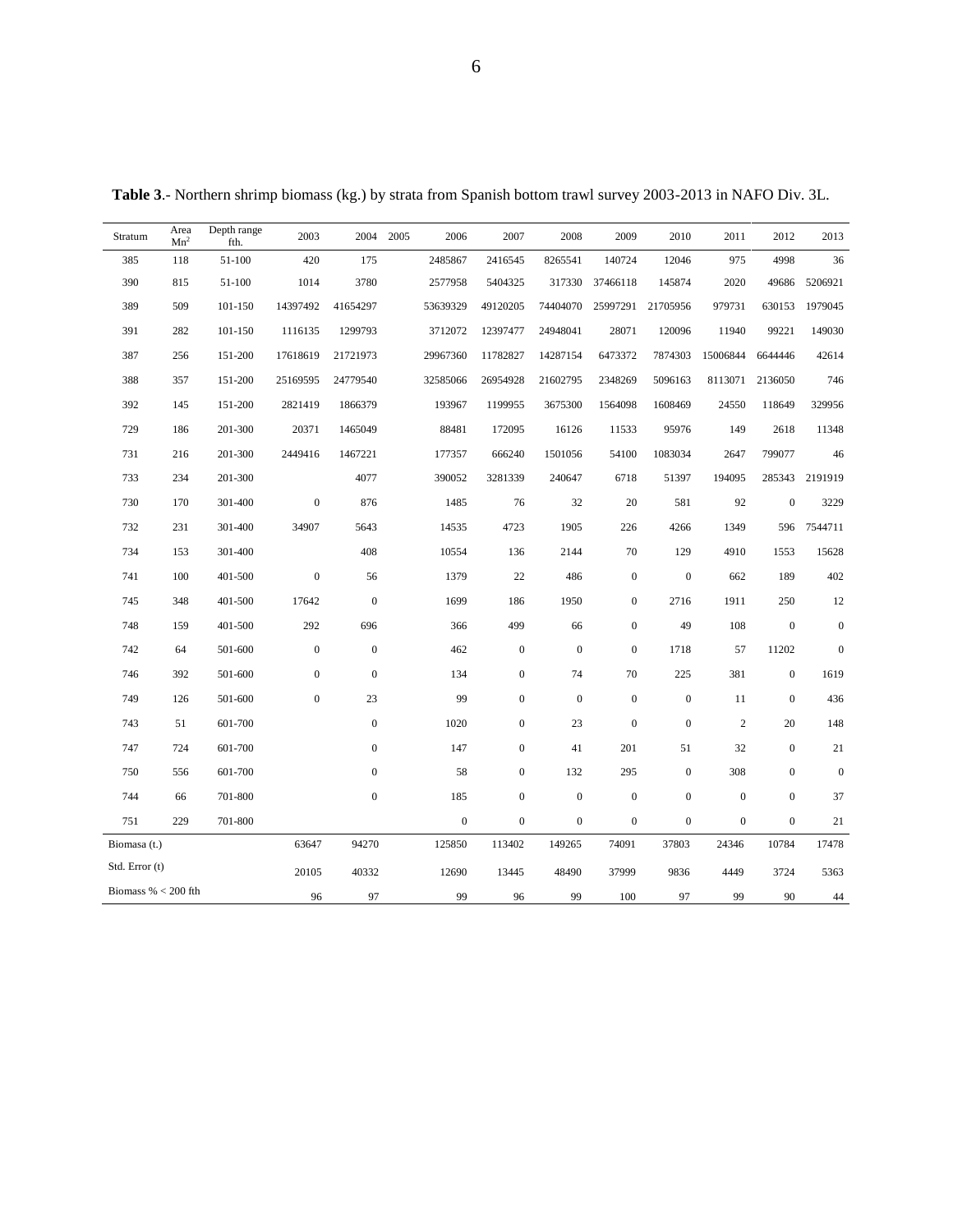| $CL$ (mm)      | <b>Males</b>     | <b>Females</b>   | <b>Total</b>     |
|----------------|------------------|------------------|------------------|
| 6              | $\boldsymbol{0}$ | $\boldsymbol{0}$ | $\boldsymbol{0}$ |
| 6.5            | $\boldsymbol{0}$ | $\boldsymbol{0}$ | $\boldsymbol{0}$ |
| $\overline{7}$ | $\boldsymbol{0}$ | $\boldsymbol{0}$ | $\boldsymbol{0}$ |
| 7.5            | $\boldsymbol{0}$ | $\boldsymbol{0}$ | $\boldsymbol{0}$ |
| 8              | $\boldsymbol{0}$ | $\boldsymbol{0}$ | $\boldsymbol{0}$ |
| 8.5            | $\boldsymbol{0}$ | $\boldsymbol{0}$ | $\boldsymbol{0}$ |
| 9              | $\boldsymbol{0}$ | $\boldsymbol{0}$ | $\boldsymbol{0}$ |
| 9.5            | $\boldsymbol{0}$ | $\boldsymbol{0}$ | $\boldsymbol{0}$ |
| 10             | $\boldsymbol{0}$ | $\overline{0}$   | $\boldsymbol{0}$ |
| 10.5           | $\boldsymbol{0}$ | $\boldsymbol{0}$ | $\boldsymbol{0}$ |
| 11             | $\boldsymbol{0}$ | $\boldsymbol{0}$ | $\boldsymbol{0}$ |
| 11.5           | $\boldsymbol{0}$ | $\boldsymbol{0}$ | $\boldsymbol{0}$ |
| 12             | $\boldsymbol{0}$ | $\boldsymbol{0}$ | $\boldsymbol{0}$ |
| 12.5           | 10               | $\boldsymbol{0}$ | 10               |
| 13             | 10               | $\boldsymbol{0}$ | 10               |
| 13.5           | 11               | $\boldsymbol{0}$ | 11               |
| 14             | $\boldsymbol{0}$ | $\boldsymbol{0}$ | $\boldsymbol{0}$ |
| 14.5           | 6                | $\boldsymbol{0}$ | 6                |
| 15             | $\boldsymbol{0}$ | $\mathbf{0}$     | $\boldsymbol{0}$ |
| 15.5           | 21               | $\boldsymbol{0}$ | 21               |
| 16             | 42               | $\boldsymbol{0}$ | 42               |
| 16.5           | 49               | $\boldsymbol{0}$ | 49               |
| 17             | 82               | $\boldsymbol{0}$ | 82               |
| 17.5           | 90               | $\boldsymbol{0}$ | 90               |
| 18             | 157              | $\boldsymbol{0}$ | 157              |
| 18.5           | 124              | $\boldsymbol{0}$ | 124              |
| 19             | 241              | $\boldsymbol{0}$ | 241              |
| 19.5           | 302              | $\boldsymbol{0}$ | 302              |
| 20             | 309              | $\boldsymbol{0}$ | 309              |
| 20.5           | 315              | 42               | 358              |
| 21             | 302              | 70               | 372              |
| 21.5           | 167              | 214              | 381              |
| 22             | 154              | 319              | 473              |
| 22.5           | 110              | 421              | 530              |
| 23             | 51               | 558              | 609              |
| 23.5           | $\boldsymbol{0}$ | 559              | 559              |
| 24             | $\boldsymbol{0}$ | 273              | 273              |
| 24.5           | $\boldsymbol{0}$ | 223              | 223              |
| 25             | $\boldsymbol{0}$ | 80               | 80               |
| 25.5           | $\boldsymbol{0}$ | 91               | 91               |
| $26\,$         | $\boldsymbol{0}$ | 42               | 42               |
| 26.5           | $\boldsymbol{0}$ | 6                | 6                |
| $27\,$         | $\boldsymbol{0}$ | 6                | 6                |
| 27.5           | $\boldsymbol{0}$ | 17               | 17               |
| 28             | $\boldsymbol{0}$ | 21               | 21               |
| 29             | $\boldsymbol{0}$ | $\boldsymbol{0}$ | $\boldsymbol{0}$ |
| 29.5           | $\boldsymbol{0}$ | $\boldsymbol{0}$ | $\boldsymbol{0}$ |
| 30             | $\boldsymbol{0}$ | $\boldsymbol{0}$ | $\boldsymbol{0}$ |
| 30.5           | $\boldsymbol{0}$ | $\boldsymbol{0}$ | $\boldsymbol{0}$ |
| Total          | 2553             | 2943             | 5496             |
|                | 46%              | 54%              |                  |

**Table 4**.- Northern shrimp size distribution ('000) by sex from Spanish bottom trawl survey 2013 in NAFO Div. 3NO.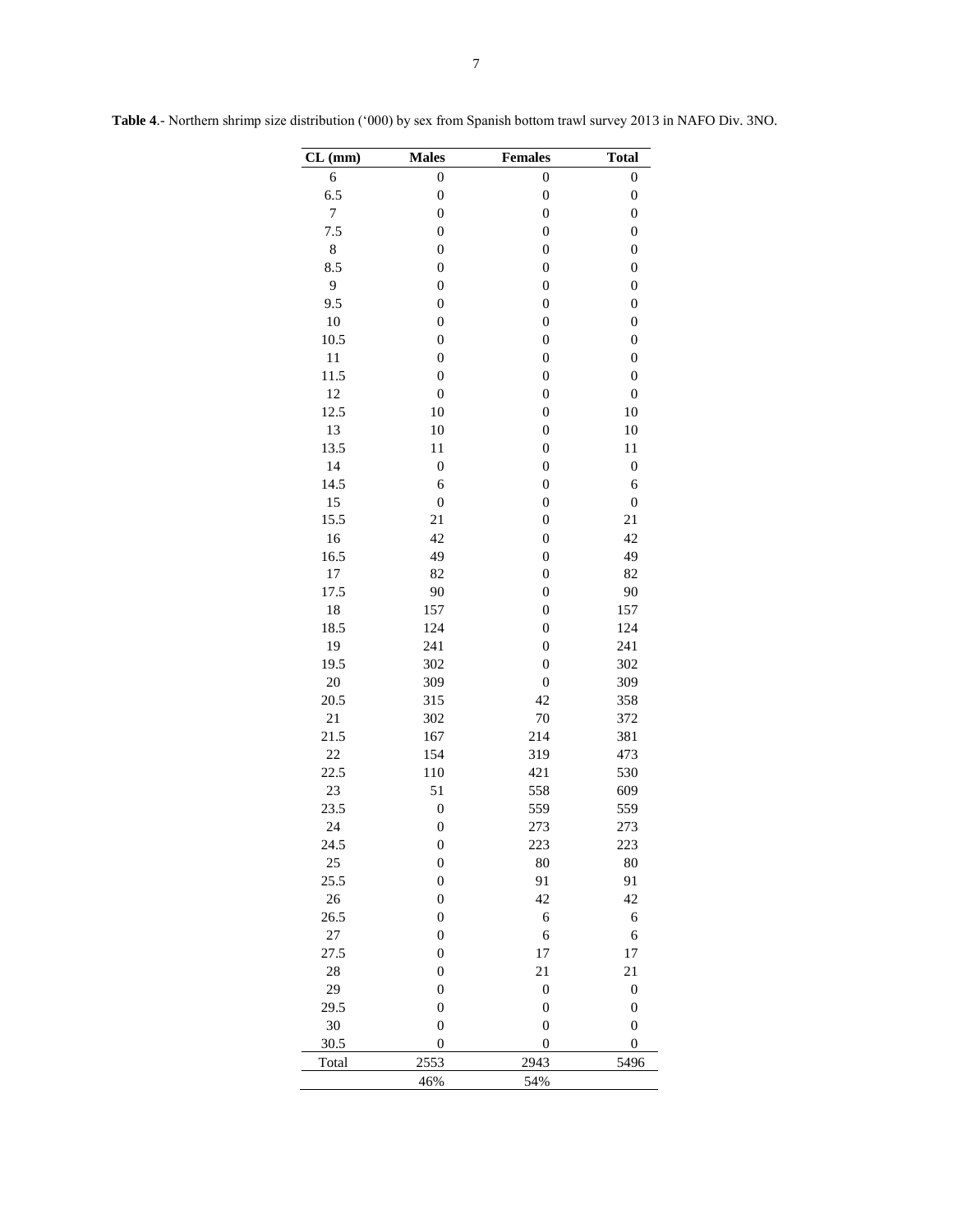| CL (mm)    | <b>Males</b>     | <b>Females</b>   | <b>Total</b>     |
|------------|------------------|------------------|------------------|
| 6          | 1146             | $\mathbf{0}$     | 1146             |
| 6.5        | $\boldsymbol{0}$ | $\mathbf{0}$     | $\boldsymbol{0}$ |
| $\tau$     | 10               | $\mathbf{0}$     | 10               |
| 7.5        | 50               | $\mathbf{0}$     | 50               |
| 8          | 62               | $\overline{0}$   | 62               |
| 8.5        | 40               | $\mathbf{0}$     | 40               |
| 9          | 25               | $\mathbf{0}$     | 25               |
| 9.5        | $\boldsymbol{0}$ | $\mathbf{0}$     | $\boldsymbol{0}$ |
| 10         | $\mathbf{0}$     | $\mathbf{0}$     | $\boldsymbol{0}$ |
| 10.5       | 12               | $\mathbf{0}$     | 12               |
| 11         | 1200             | $\overline{0}$   | 1200             |
| 11.5       | 1233             | $\overline{0}$   | 1233             |
| 12         | 1073             | $\overline{0}$   | 1073             |
| 12.5       | 5851             | $\mathbf{0}$     | 5851             |
| 13         | 4406             | $\mathbf{0}$     | 4406             |
| 13.5       | 6622             | $\boldsymbol{0}$ | 6622             |
| 14         | 6568             | $\overline{0}$   | 6568             |
| 14.5       | 29264            | $\boldsymbol{0}$ | 29264            |
| 15         | 20588            | $\overline{0}$   | 20588            |
| 15.5       | 27159            | $\overline{0}$   | 27159            |
| 16         | 55749            | $\mathbf{0}$     | 55749            |
| 16.5       | 85520            | $\mathbf{0}$     | 85520            |
| 17         | 123071           | $\mathbf{0}$     | 123071           |
| 17.5       | 165863           | 8                | 165872           |
| 18         | 141576           | $\overline{0}$   | 141576           |
| 18.5       | 120366           | 36               | 120402           |
| 19         | 104717           | 3189             | 107905           |
| 19.5       | 176329           | 1741             | 178070           |
| 20         | 182948           | 10035            | 192982           |
| 20.5       | 158292           |                  |                  |
| 21         |                  | 10639            | 168931           |
|            | 145994           | 20579            | 166573           |
| 21.5       | 109951           | 36308            | 146259<br>153005 |
| 22         | 75213            | 77791            |                  |
| 22.5<br>23 | 41040            | 114829<br>139215 | 155869<br>157843 |
| 23.5       | 18628<br>4477    |                  |                  |
|            |                  | 177509           | 181986           |
| 24         | 580              | 150470           | 151050           |
| 24.5       | 10               | 141128           | 141139           |
| 25         | $\boldsymbol{0}$ | 115566           | 115566           |
| 25.5       | $\mathbf{0}$     | 60659            | 60659            |
| 26         | $\mathbf{0}$     | 26598            | 26598            |
| 26.5       | $\mathbf{0}$     | 18920            | 18920            |
| 27         | $\mathbf{0}$     | 14819            | 14819            |
| 27.5       | $\mathbf{0}$     | 2512             | 2512             |
| 28         | $\mathbf{0}$     | 771              | 771              |
| 29         | $\mathbf{0}$     | 3495             | 3495             |
| 29.5       | $\mathbf{0}$     | 1128             | 1128             |
| 30         | $\mathbf{0}$     | 10               | 10               |
| 30.5       | $\mathbf{0}$     | $\mathbf{0}$     | $\mathbf{0}$     |
| Total      | 1815633          | 1127956          | 2943589          |
|            | 62%              | 38%              |                  |

**Table 5**.- Northern shrimp size distribution ('000) by sex from Spanish bottom trawl survey 2013 in NAFO Div. 3L.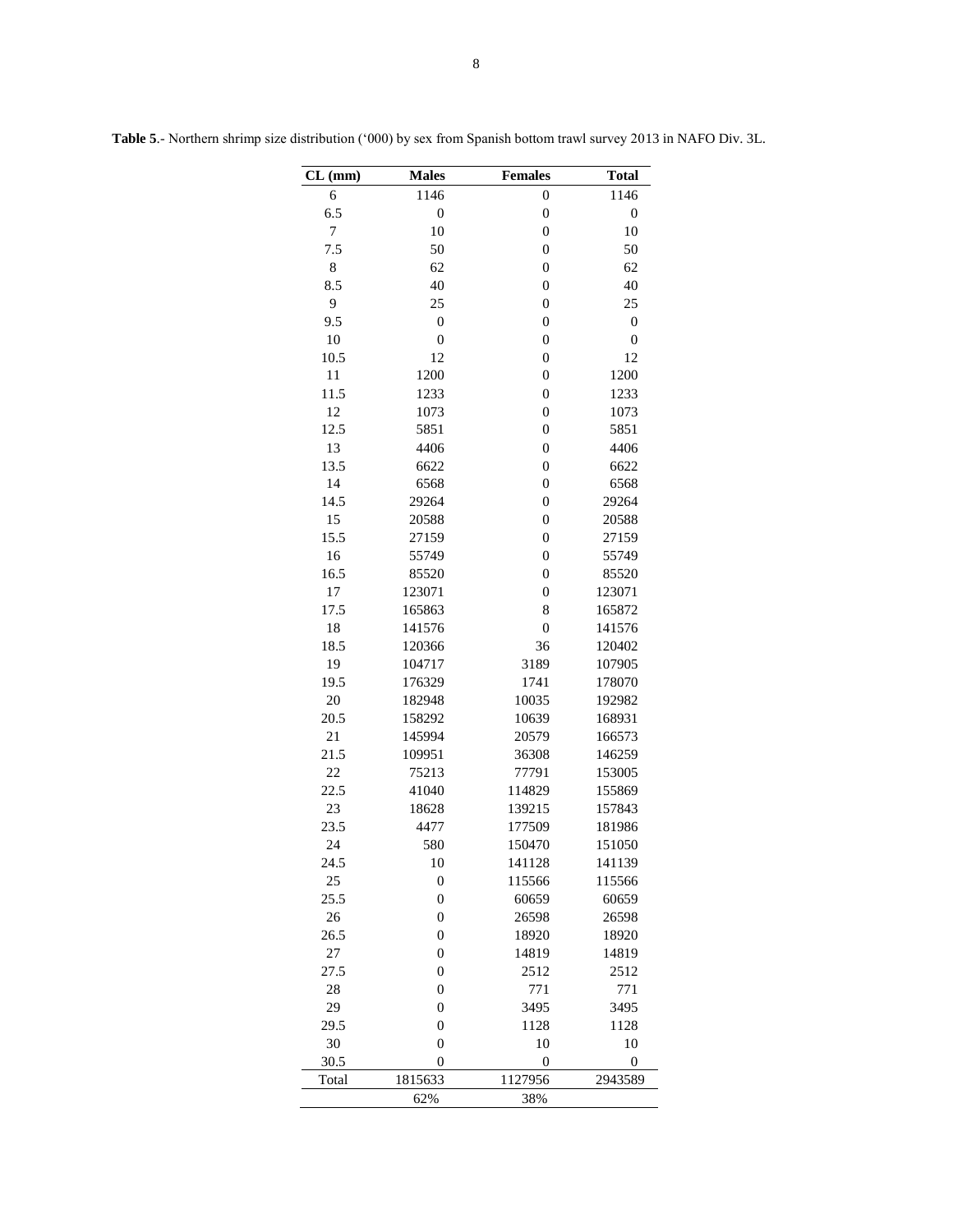|                             |              |              | 3NO            |            | 3L           |          |                |          |  |  |  |
|-----------------------------|--------------|--------------|----------------|------------|--------------|----------|----------------|----------|--|--|--|
|                             |              | <b>Males</b> |                | Females    | <b>Males</b> |          | <b>Females</b> |          |  |  |  |
| Age                         | Prop.        | St. Dev.     | Prop.          | St. Dev.   | Prop.        | St. Dev. | Prop.          | St. Dev. |  |  |  |
|                             |              |              |                |            |              |          |                |          |  |  |  |
| $\overline{c}$              | 0.013        | 0.003        |                |            | 0.036        | 0.000    |                |          |  |  |  |
| 3                           | 0.153        | 0.021        |                |            | 0.384        | 0.001    |                |          |  |  |  |
| 4                           | 0.833        | 0.021        |                |            | 0.580        | 0.001    | 0.032          | 0.001    |  |  |  |
| 5                           |              |              | 0.921          | 0.032      |              |          | 0.932          | 0.001    |  |  |  |
| 6                           |              |              | 0.065          | 0.028      |              |          | 0.037          | 0.001    |  |  |  |
| $\overline{7}$              |              |              | 0.014          | 0.008      |              |          |                |          |  |  |  |
| Age                         | Mean CL      | St. Dev.     | <b>Mean CL</b> | St. Dev.   | Mean CL      | St. Dev. | <b>Mean CL</b> | St. Dev. |  |  |  |
| 1                           |              |              |                |            |              |          |                |          |  |  |  |
| $\overline{c}$              | 13.37        | 0.203        |                |            | 14.36        | 0.005    |                |          |  |  |  |
| 3                           | 17.66        | 0.151        |                |            | 17.64        | 0.002    |                |          |  |  |  |
| 4                           | 20.57        | 0.058        |                |            | 20.62        | 0.002    | 21.09          | 0.018    |  |  |  |
| 5                           |              |              | 23.24          | 0.042      |              |          | 23.93          | 0.002    |  |  |  |
| $\sqrt{6}$                  |              |              | 25.14          | 0.624      |              |          | 26.45          | 0.021    |  |  |  |
| $\overline{7}$              |              |              | 28.03          | 0.806      |              |          |                |          |  |  |  |
| Age                         | <b>Sigma</b> | St. Dev.     | <b>Sigma</b>   | St. Dev.   | <b>Sigma</b> | St. Dev. | <b>Sigma</b>   | St. Dev. |  |  |  |
|                             |              |              |                |            |              |          |                |          |  |  |  |
| $\overline{c}$              | 0.891        | Cte. C.V.    |                |            | 0.846        | Cte C.V. |                |          |  |  |  |
| $\ensuremath{\mathfrak{Z}}$ | 1.176        | Cte. C.V.    |                |            | 1.040        | Cte C.V. |                |          |  |  |  |
| 4                           | 1.371        | Cte. C.V.    |                |            | 1.215        | Cte C.V. | 1.073          | Cte C.V. |  |  |  |
| 5                           |              |              | 1.046          | Fixed C.V. |              |          | 1.218          | Cte C.V. |  |  |  |
| 6                           |              |              | 1.132          | Fixed C.V. |              |          | 1.346          | Cte C.V. |  |  |  |
| $\overline{7}$              |              |              | 1.261          | Fixed C.V. |              |          |                |          |  |  |  |

Table 6. Results of the modal analysis (MIX) by sex and maturity stage Spanish bottom trawl survey 3L and 3NO 2013.

**Table 7**.-Northern shrimp length-weight relationship by sex, maturity stage and all combined from Spanish bottom trawl survey 2013 in NAFO Div. 3NO and 3L.

|                   | a       | b           | $R^2$   | N    |  |  |  |  |  |
|-------------------|---------|-------------|---------|------|--|--|--|--|--|
| Division 3NO      |         |             |         |      |  |  |  |  |  |
| Males             | 0.00104 | 2.83182     | 0.93109 | 278  |  |  |  |  |  |
| Inmature females  | 0.00139 | 2.72798     | 0.77092 | 231  |  |  |  |  |  |
| Mature females    | 0.00415 | 2.37926     | 0.77421 | 98   |  |  |  |  |  |
| Ovigerous females |         |             |         |      |  |  |  |  |  |
| All combined      | 0.00171 | 2.66279     | 0.94539 | 607  |  |  |  |  |  |
|                   |         |             |         |      |  |  |  |  |  |
|                   |         | Division 3L |         |      |  |  |  |  |  |
| Males             | 0.00085 | 2.89577     | 0.9697  | 2560 |  |  |  |  |  |
| Inmature females  | 0.00123 | 2.78420     | 0.8588  | 339  |  |  |  |  |  |
| Mature females    | 0.00206 | 2.61542     | 0.79751 | 691  |  |  |  |  |  |
| Ovigerous females | 0.0132  | 2.03120     | 0.52676 | 258  |  |  |  |  |  |
| All combined      | 0.0009  | 2.87905     | 0.97606 | 3848 |  |  |  |  |  |
|                   |         |             |         |      |  |  |  |  |  |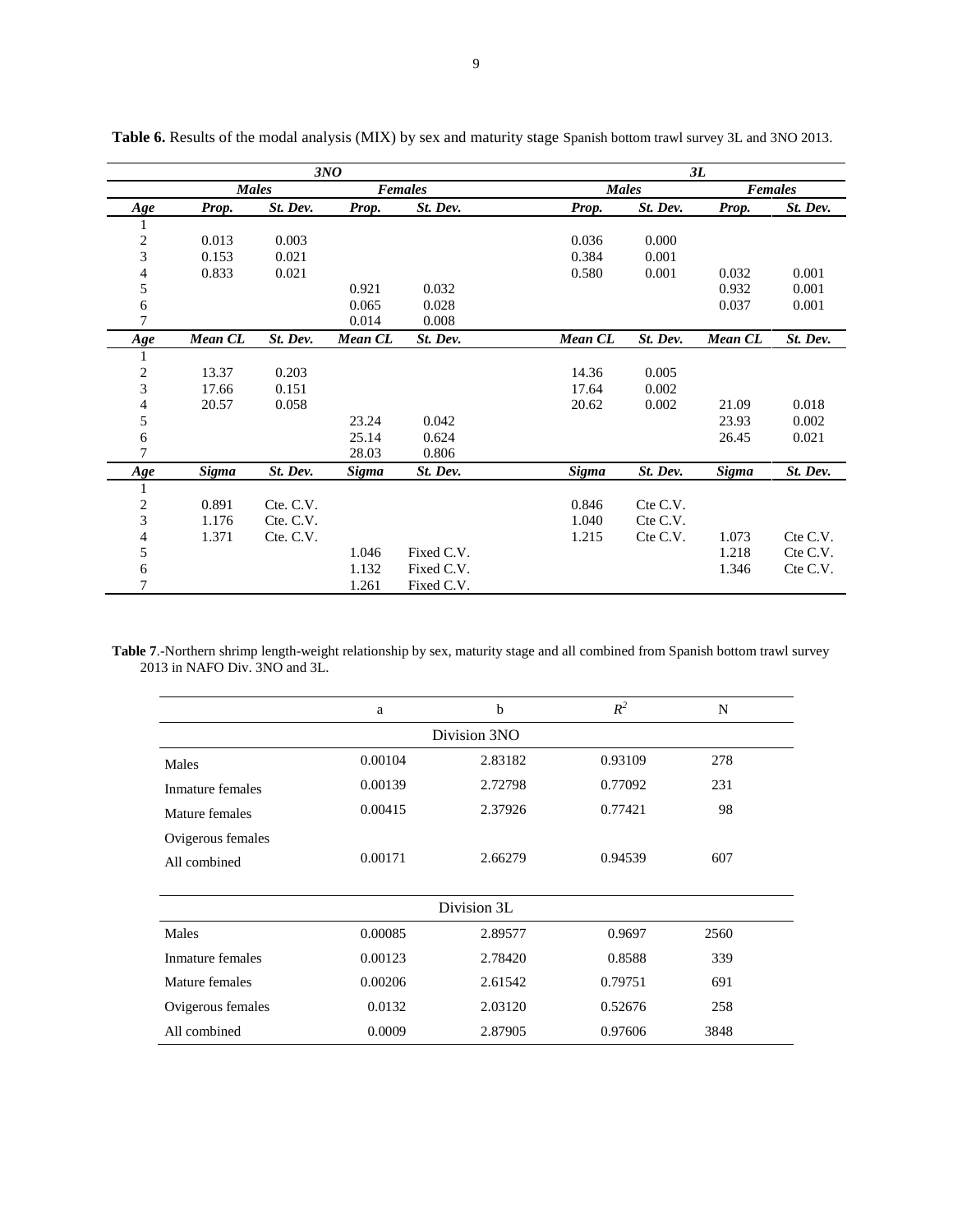

**Figure 1.-** Northern shrimp biomass (tons) and catch (kg) from Spanish research surveys in NAFO Div. 3NO 2001-2013 and 3L 2003-2013.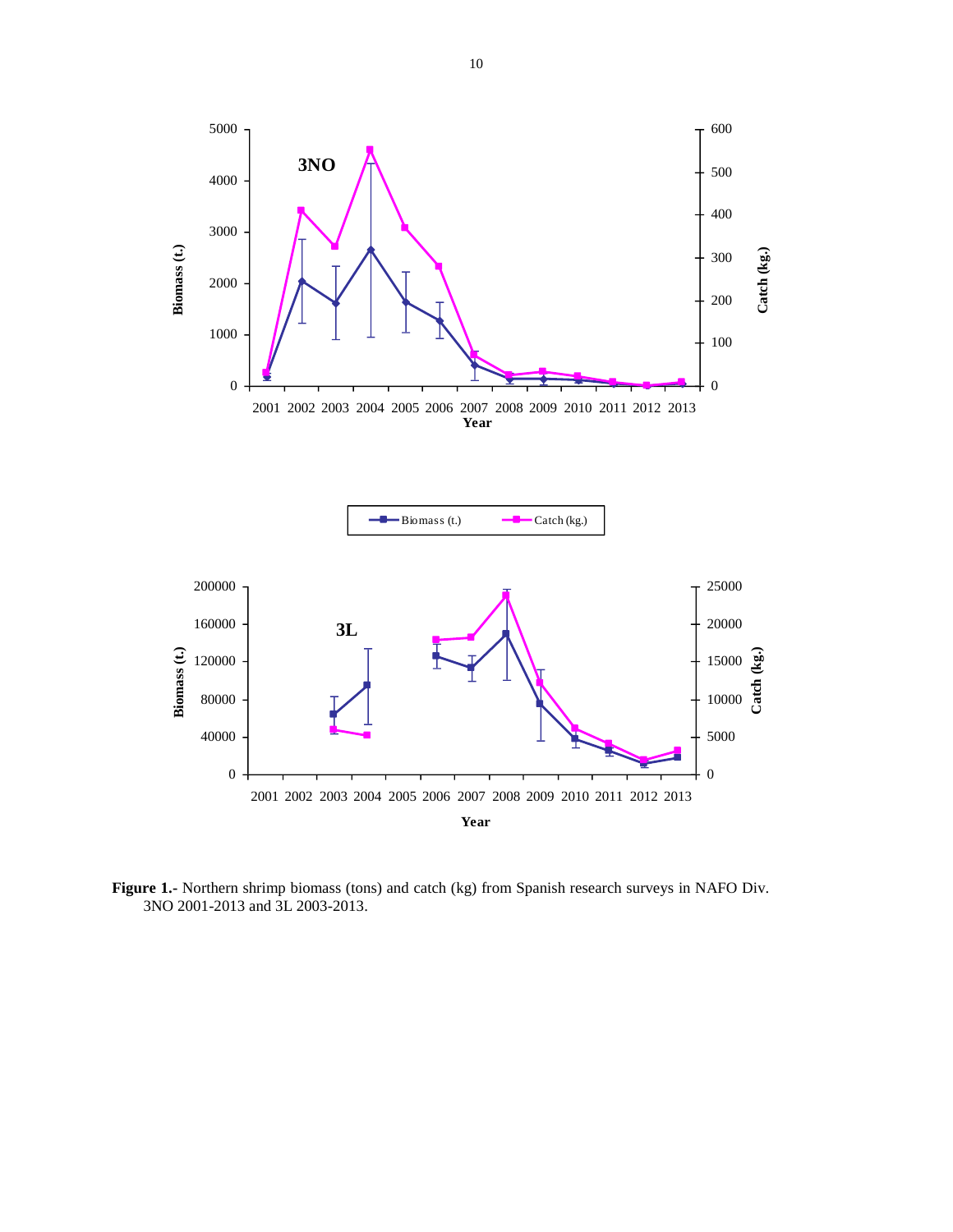

**Figure 2.-** Geographic distribution of Northern shrimp catches from Spanish bottom trawls surveys 2013.